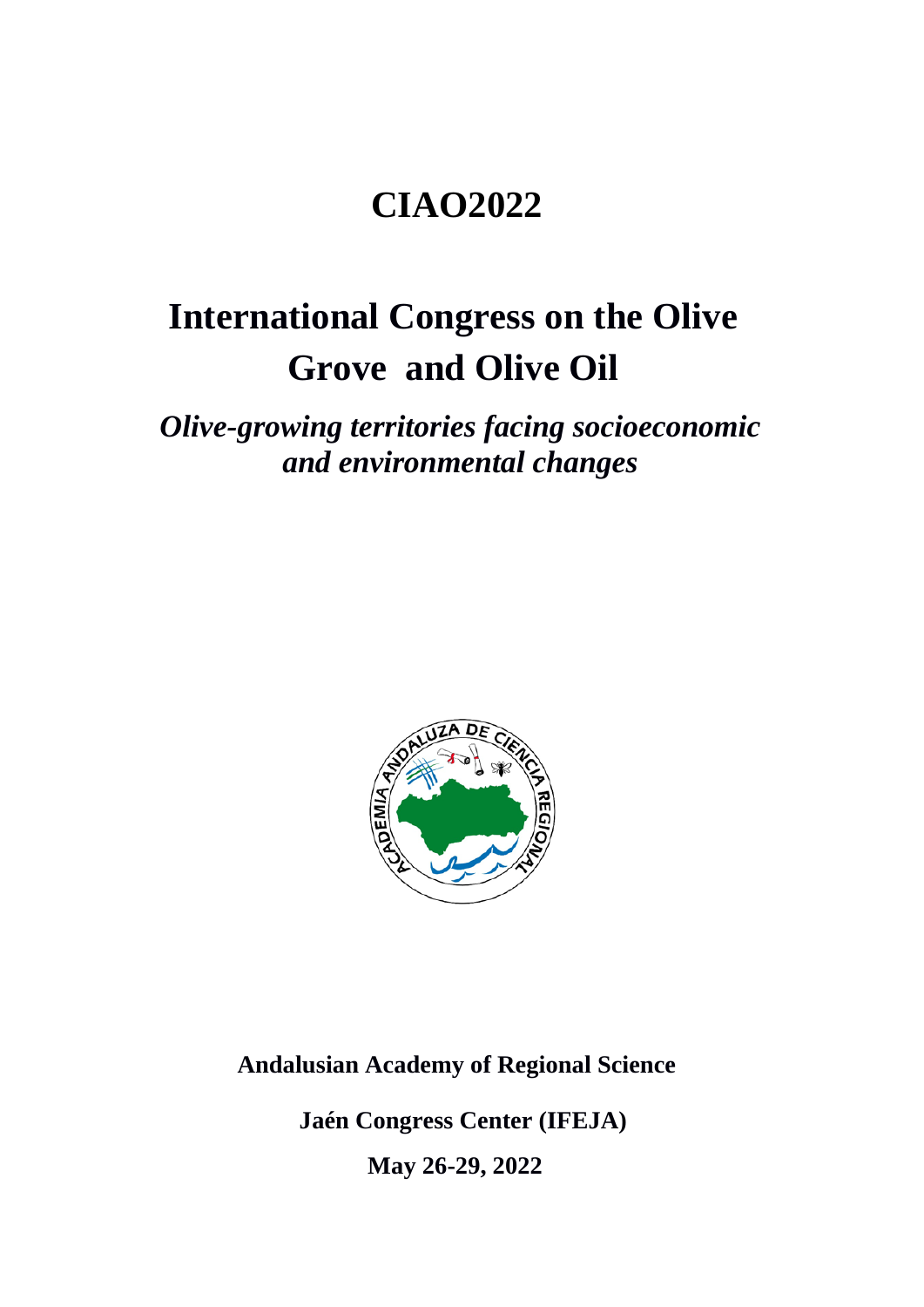## **The Andalusian Academy of Regional Science (AACR) is pleased to invite you to participate in the CIAO2022, INTERNATIONAL CONGRESS ON THE OLIVE GROVE AND OLIVE OIL, the olive-growing territories facing socio-economic and environmental changes, which will take place at the Palacio de Congresos de Jaén (IFEJA), during the 26th, 27th and 28th of May 2022.**

## **Presentation and aim of the Congress**

Olive growing and olive oil production are currently undergoing a moment of transcendental change, both from a productive and technological point of view as well as from a commercial, institutional and political.

Technologically, there have been remarkable advances in the last decades, due to great efforts in R&D. This has enhanced different types of production systems in olive groves, from the most marginal traditional to the super intensive and in hedgerows, and from the most conventional to the totally organic cultivation. Likewise, varietal diversity and advances in oil extraction and packaging technologies have made it possible to introduce variants in the final product that determine a gradient of qualities and types, thus responding to the demands and preferences of different consumer niches.

The olive grove will have to face some immediate future challenges: in addition to the global objectives of the agricultural sector in general, such as the processes of generational replacement, digitalisation and greening, it will have to adapt to the new CAP reform. This reform forces a process of convergence of direct aid to the olive grove, and favours the application of eco-schemes, thereby supporting compliance in olive farms with agricultural practices that favour the environment.

On the other hand, the already evident process of climate change on the planet will undoubtedly affect, in some way, the phenology of the olive trees, its irrigation water requirements or its productivity, particularly in the warmer regions of the Mediterranean basin, thus generating a new technological challenge to identify and try to mitigate these effects.

The olive tree is now cultivated in more than 50 countries, occupying nearly eleven million hectares. The supply of olive oil is constantly growing, due to the increase in surface area and intensification of cultivation in the typical producing countries and the entry into production of new large plantations in other countries. Besides, although demand tends to grow in the emerging consumer countries, it is stagnant or decreasing in the large producing ones, which are also those with largest consumption.

The markets, mainly controlled by large-scale distribution, due to the relative fragmentation of the productive sector, often experience price volatility. This cannot always be explained by the natural supply-demand balance. In some situations, olive oil retail prices are almost dumping prices. On the other hand, production costs, particularly labour costs, have been rising considerably, pushing some farms, particularly traditional mountain olive groves, to the limit of their profitability.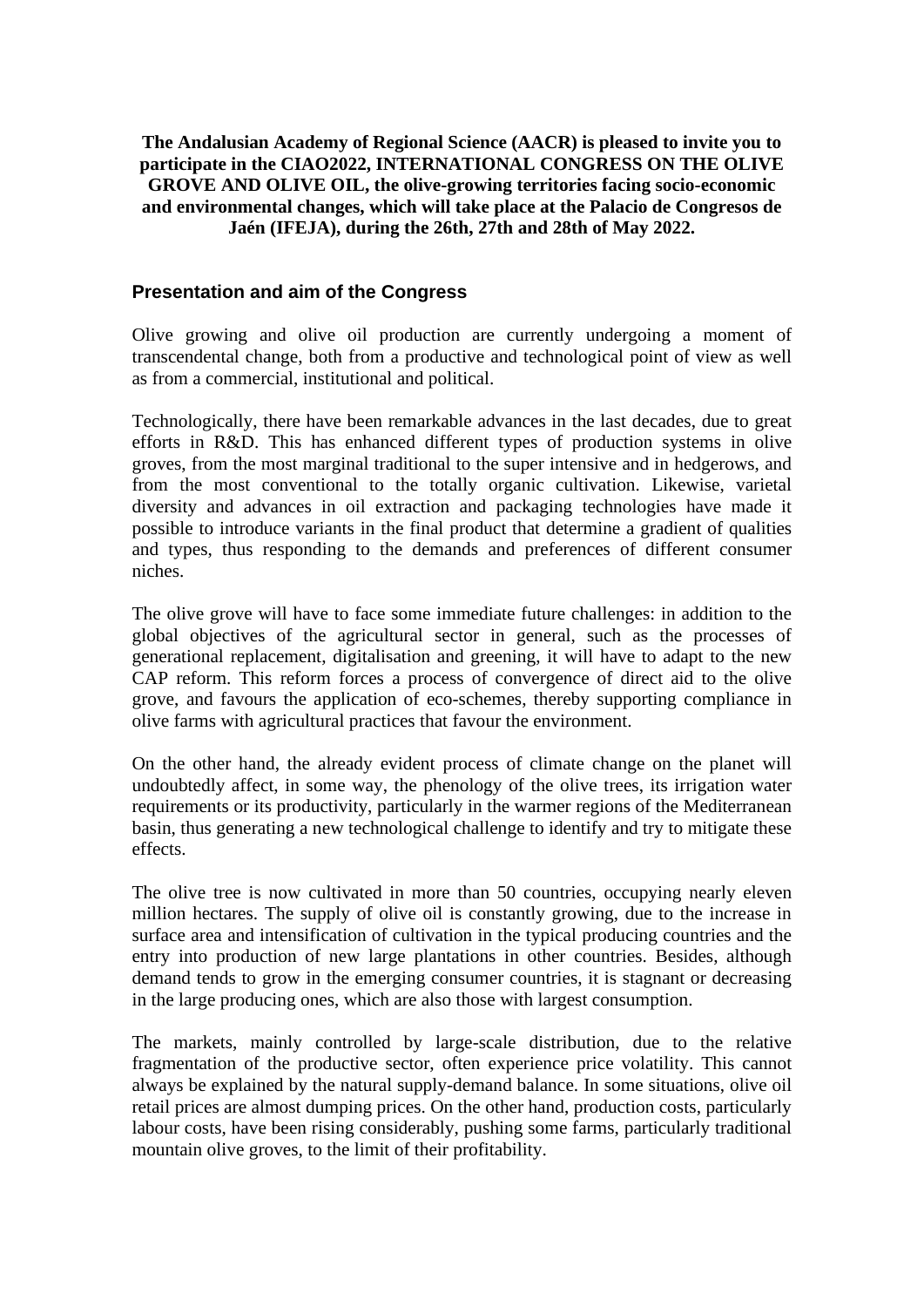Another recent problem for olive oil is the European quality standards. This emerges with Nutri-Score, a front-end labelling system that aims to evaluate the nutrient content of foods with an overall quality rating without nuances. In this standard, up to now of optional application, although already assumed by several European countries, olive oil does not fare very well, since the beneficial properties that it undoubtedly possesses are not sufficiently taken into account. If this labelling system, as it is currently conceived, were to be made compulsory, the consumption of olive oil in the important European Union market could be significantly affected, as its image in the eyes of the European consumer would be harmed.

For Spain, as the leading producer of olive oils and one of the countries with the highest consumption, the current challenges are particularly acute. To complicate the situation, in October 2019, a major consumer and importing country such as the United States imposed high tariffs on import of bottled Spanish olive oil, as a result of trade wars that have nothing to do with the olive grove. This extraordinary tariff, which during its year and a half of validity affected very negatively a large part of Spanish exports of bottled olive oil to the USA, was temporarily eliminated for four months from the beginning of March 2021. Finally, it has recently been suppressed, at least for the next five years, by the Biden administration, giving a break to the sector. This asymmetric and competition-distorting tariff policy has shown strong negative effects on Spanish olive oil exports to the USA. As a consequence, Spain has lost its leadership role in that market, which it had recently managed to achieve with much export effort.

The issue of the effect of possible future tariffs, both generalized or applied specifically to the exports of some countries, is a subject of interest for research and debate. In the specific case of Spain, another interesting subject is the design of strategies to recover the leadership lost in the US market, which, with 400,000 MT of consumption, rank third in the world in total consumption of olive oil, and it is by far the first among the countries that are not considered large producers.

Against this background, the CIAO2022 aims to become a scientific forum for discussion on the current situation of the olive grove and olive oil and to provide analysis and ideas that can crystallize into possible technological, commercial, institutional and political solutions.

To this end, the CIAO2022 sessions will be organized around four main themes:

- **- Olive growing systems: technical and economic aspects.**
- **- Olive oil: production, types and characteristics**
- **- Olive groves, environment and territory: olive groves in rural development.**
- **- Markets, consumption and demand: marketing strategies.**

The important institutional and political aspects related to olive groves and olive oil will have a fundamental treatment in CIAO2022, constituting a fifth axis of a transversal nature, as they will be addressed in the sessions that will be developed from the four previous thematic axes.

The plenary sessions will start with an invited lecture. The name of the speakers, relevant people from the scientific, institutional and business world will be announced in the next circular.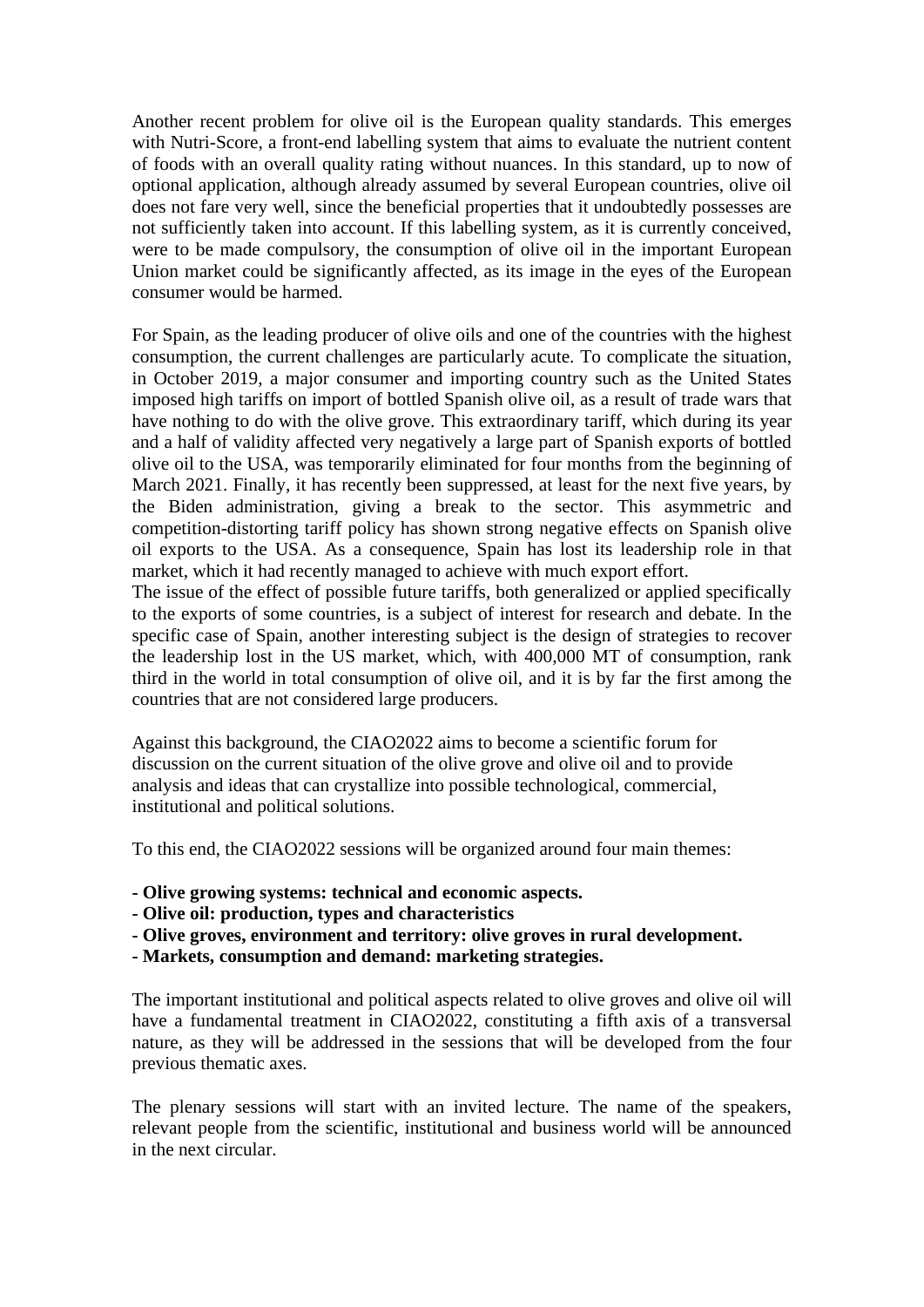Within these thematic axes, the following sessions of the Congress have been determined, to which abstracts may be submitted until February 15, 2022:

## **Cultivation systems and agronomy of the olive grove.**

**Pests and diseases.**

**Genetic improvement and varieties.**

**Problems of irrigation water use in olive groves.**

**Challenges and opportunities for the development of circular bioeconomy in olive groves.**

**Organic olive groves and biodiversity.**

**Extraction of olive oils: technologies and qualities.**

**International trade of olive oils: traditional and emerging markets.**

**Olive oil consumption and demand.**

**Role of olive groves in the endogenous and sustainable development of rural territories.**

#### **History of olive growing and olive oil use.**

The names of the coordinators and chairpersons of each of the sessions will be indicated in a future circular letter. The session coordinator will review, together with the scientific committee of CIAO2022, the abstracts and papers submitted to the session, making the necessary decisions to ensure their quality. The scientific committee, always in contact with the session coordinators, reserves the right to group or divide sessions according to the number and nature of the papers presented.

### **Institutional Support:**

From the beginning, a strong and generalized search for support, collaborations and patronage has been made for the realization of the Congress. At present, the negotiations for institutional support and/or collaboration in the different fields involved, in some way, in the world of the olive grove and olive oil are concluded or very advanced: Central and Autonomous Administrations, different structures of the Provincial and Local ones, Universities, Business Organizations and Cooperative sector, Banking entities interested, in some way, in the olive sector, as well as international entities such as the International Olive Council (IOC). A forthcoming circular will specify the Honorary and Patronage Committees in which these supports and collaborations will take shape.

#### **Important dates**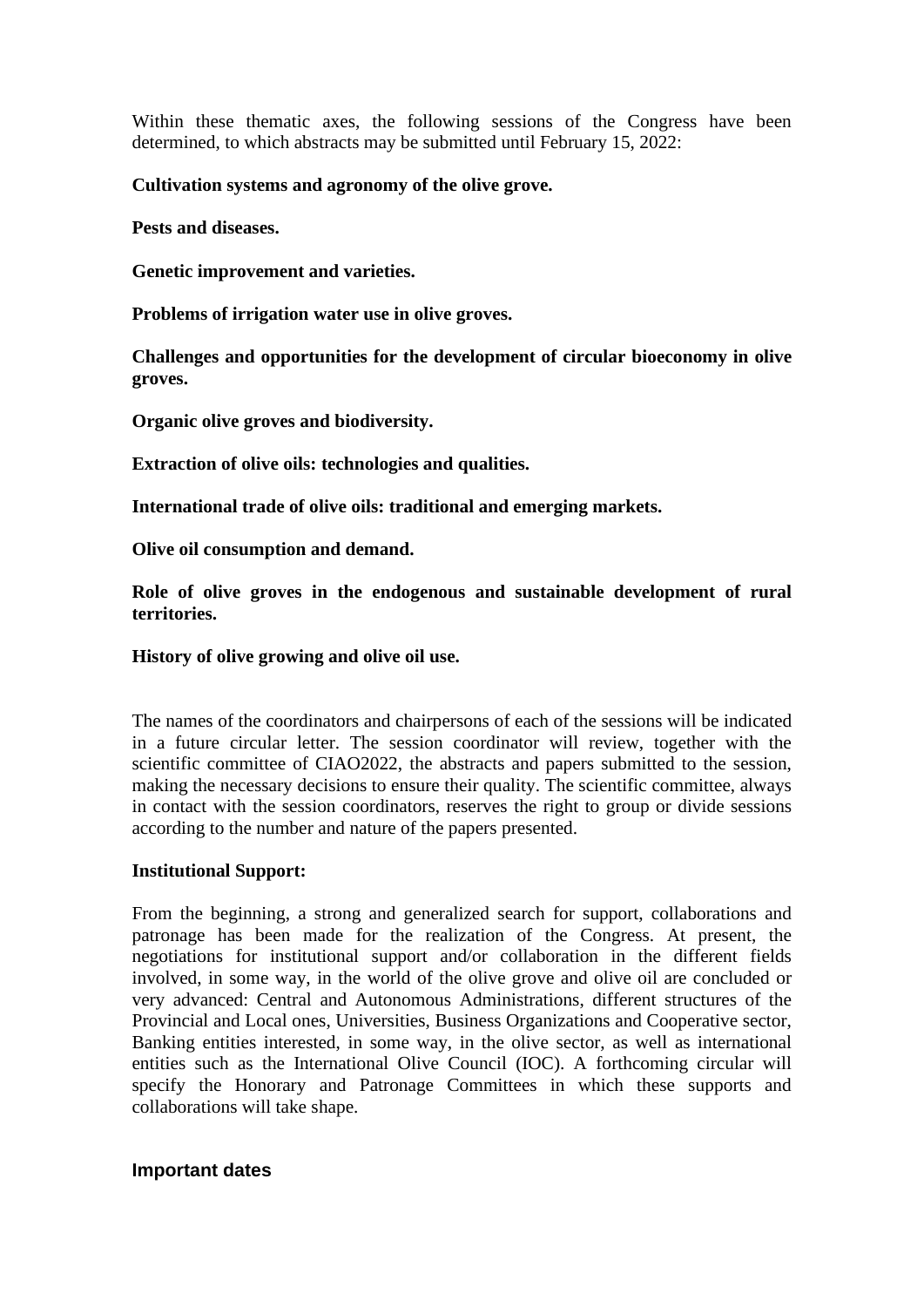Deadline for submission of abstracts: February 15, 2022 Deadline for abstract acceptance: March 1, 2022 Deadline for submission of full papers or extended abstracts: April 15, 2022 Deadline for communicating acceptance of papers or extended abstracts and, if applicable, reviewers' suggestions: April 30, 2022 Final date for submission of revised abstracts: May 10, 2022 Deadline for reduced registration: April 30, 2022

## **Abstract submission guidelines**

Abstracts, in English or Spanish, can be submitted to any of the ICOA22 sessions from the time of publication of this circular up to and including February 15, 2022, to the email address jdsanche@ujaen.es. They should have a maximum length of 500 words in Times New Roman 12 format and single spacing, including title, author, place of work, e-mail address, text (with reference to the objectives, methods and main results), key words and session to which you wish to be included.

## **Guidelines for the submission of papers**

Papers may be submitted in the form of full papers or, alternatively, in the form of extended abstracts, in those cases in which the authors do not wish the full text to be published, because it is an advance of a work in progress or for any other reason.

The rules for the presentation of papers (in the form of extended abstracts, with a minimum of 1,500 words and a maximum of 2,000 words; or full papers, with a maximum of 10,000 words) will be available in the second circular and can be consulted at https://www.acacr.es.

The papers accepted and presented during the congress will be published in paper in the book of papers and communications of CIAO2022, which will bear the title of the Congress, and will have ISBN.

## **Registration**

Registration should be done by sending a message to the address jdsanche@ujaen.es indicating in the subject INSCRIPCIÓN CIAO2022. In the body of the message should be specified the full name, institution to which it belongs, the type of registration to which it applies and a copy of the receipt of payment, which will be made by transfer to the account of the bank Unicaja Banco ES06 2103 0722 8400 3005 0049.

### **Registration fees**

| Modality                            | Until April 30, 2022 | After April 30, 2022 |
|-------------------------------------|----------------------|----------------------|
| General fee                         | 200                  | 250                  |
| Undergraduate and graduate students | 40                   | 50                   |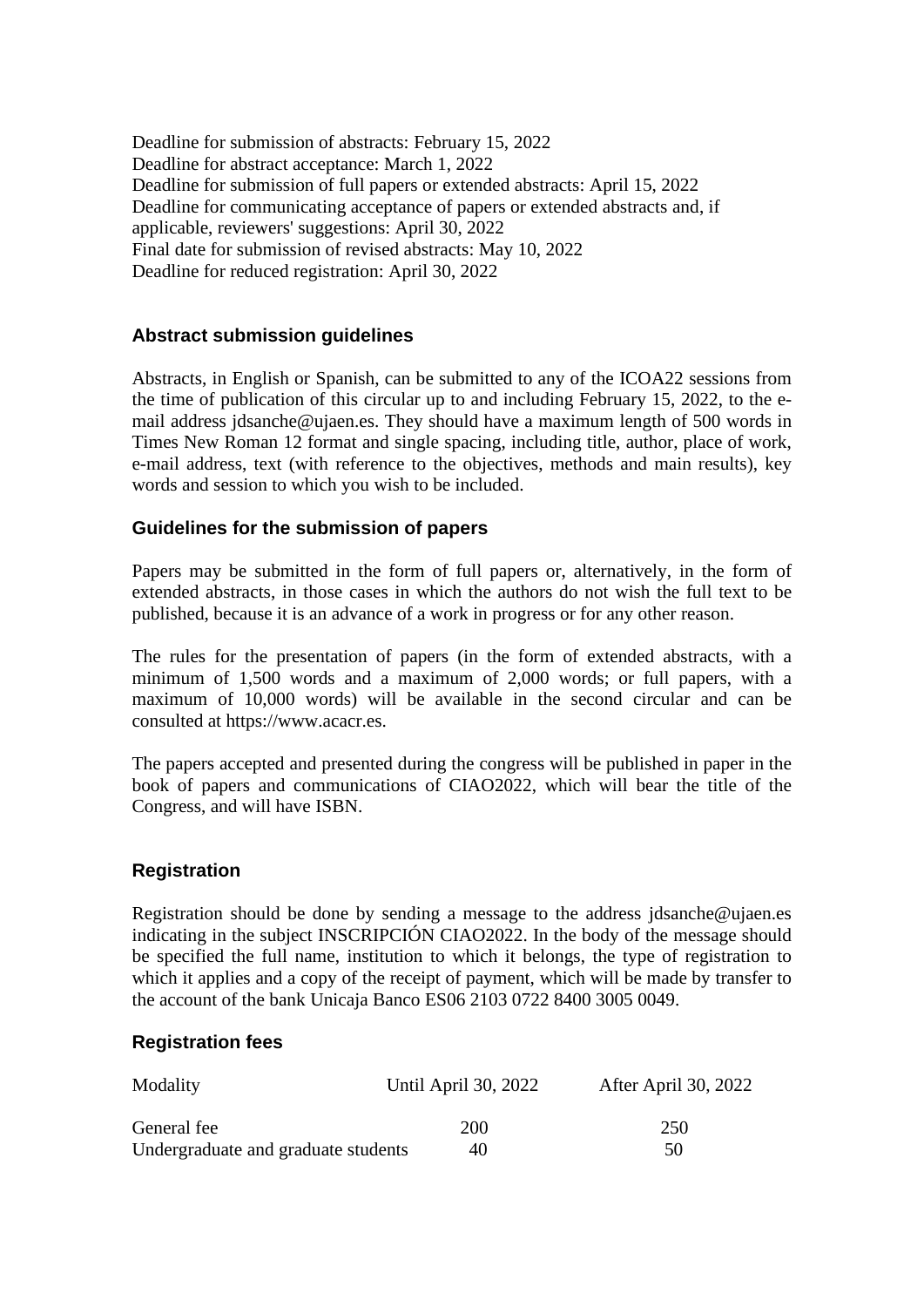## **Congress Secretariat**

For any queries, please contact jdsanche@ujaen.es

## **TENTATIVE PROGRAM**

THURSDAY 26TH MAY

08:15 a.m.: START OF ACCREDITATION AND PICK-UP OF MATERIALS

09:15 to 10:15 a.m. INSTITUTIONAL INAUGURATION

10:15 to 10:45 a.m. MILLER'S BREAKFAST (DESAYUNO MOLINERO)

10:45 to 11:45 INAUGURAL CONFERENCE

11:45 to 14:15 GENERAL PAPERS ON THE 4 THEME AXES

14:15 to 16:00 BREAK

16:00 to 19:00 SPECIFIC PAPERS AND COMMUNICATIONS SESSIONS: Axis 1 and Axis 2 (parallel sessions)

21:00 hours: INSTITUTIONAL RECEPTION

FRIDAY, MAY 27TH

8:30 to 13:00 TECHNICAL VISIT WITH FIELD TRIP

14:00 to 15:30 BREAK

16:00 to 19:00 SPECIFIC PAPERS AND COMMUNICATIONS: Axis 3 and Axis 4 SESSIONS (parallel sessions)

20:30 to 21:30 NIGHT TOUR OF JAÉN FREE DINNER

SATURDAY, MAY 28

9:30 to 11:00 ROUND TABLE WITH PARTICIPATION OF THE INDUSTRY

11:00 to 11:30 MILLER'S BREAKFAST (DESAYUNO MOLINERO)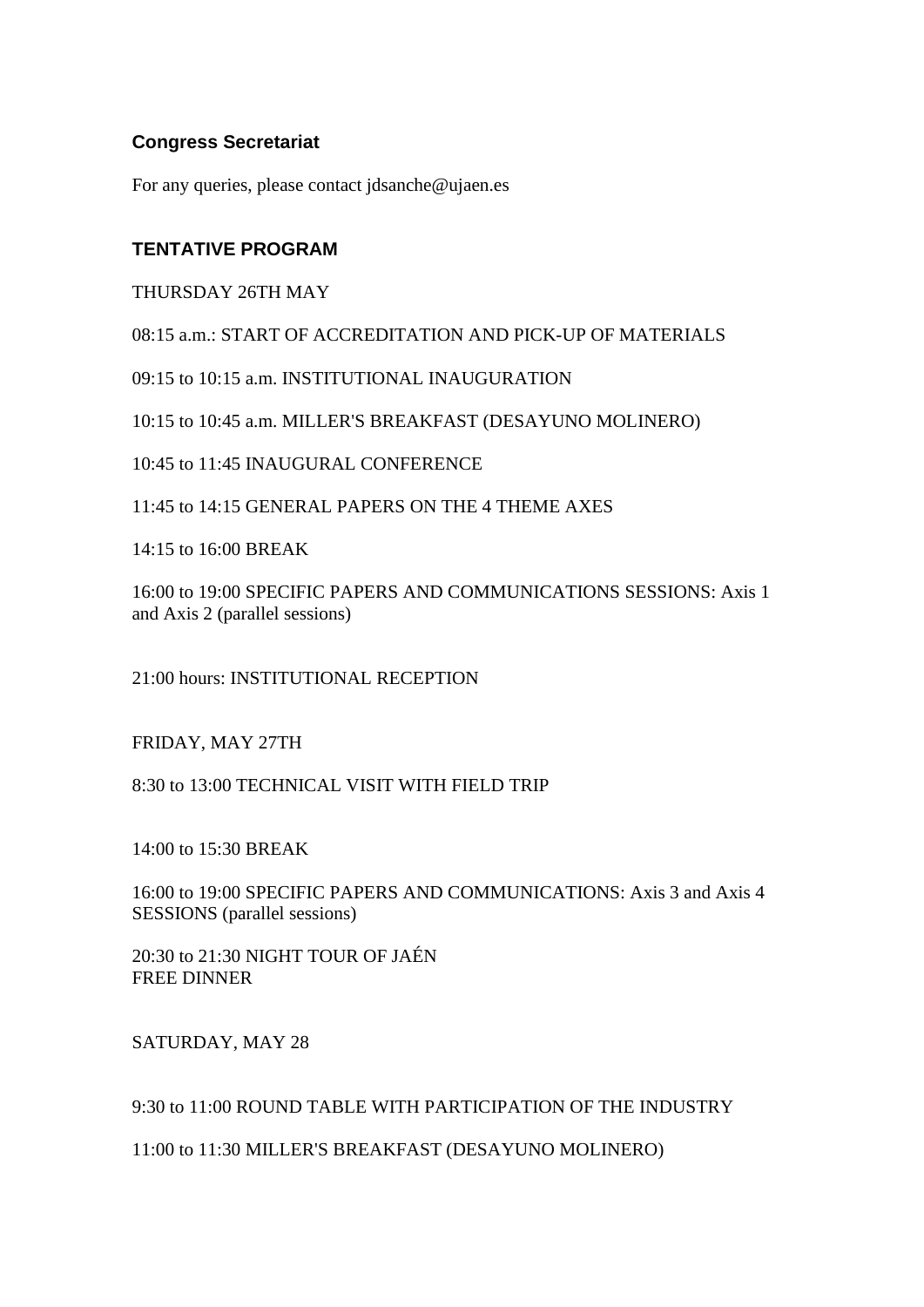## 11:30 TO 12:30 SCIENTIFIC CONCLUSIONS OF THE CONGRESS

## 12:30 TO 13:30 CLOSING CEREMONY

## 13:30 CONGRESS LUNCH

### **ANNEX**

### **President of the Congress:**

José Valles Ferrer. President of the Andalusian Academy of Regional Science (AACR).

### **Vice-president**

Francisco Rodríguez Martínez. Vice-president of the AACR

## **General Secretary**

Francisco del Río Muñoz. Secretary of the AACR

### **SCIENTIFIC COMMITTEE**

#### **President:**

Javier Calatrava Requena. Andalusian Academy of Regional Science (AACR).

## **Members:**

Diego Barranco Navero. Universidad de Córdoba.

Angjelina Belaj. IFAPA. Córdoba.

Gabriel Beltrán Maza. IFAPA. Jaén.

Juan Caballero Reig. IFAPA. Córdoba

José Antonio Camacho. I.D.R. Universidad de Granada. AACR

Mercedes Campo Aranda. CSIC.- EEZ. Granada

Kostas Chartzoulakis. Demeter. Institut for Olive Tree and Subtropical Plants. Atenas.

Raúl de la Rosa Navarro. IFAPA. Córdoba.

Abderraouf El Antari. INRA. Marrakech.

Elias Fereres Castiel. CSIC-IAS. Córdoba.